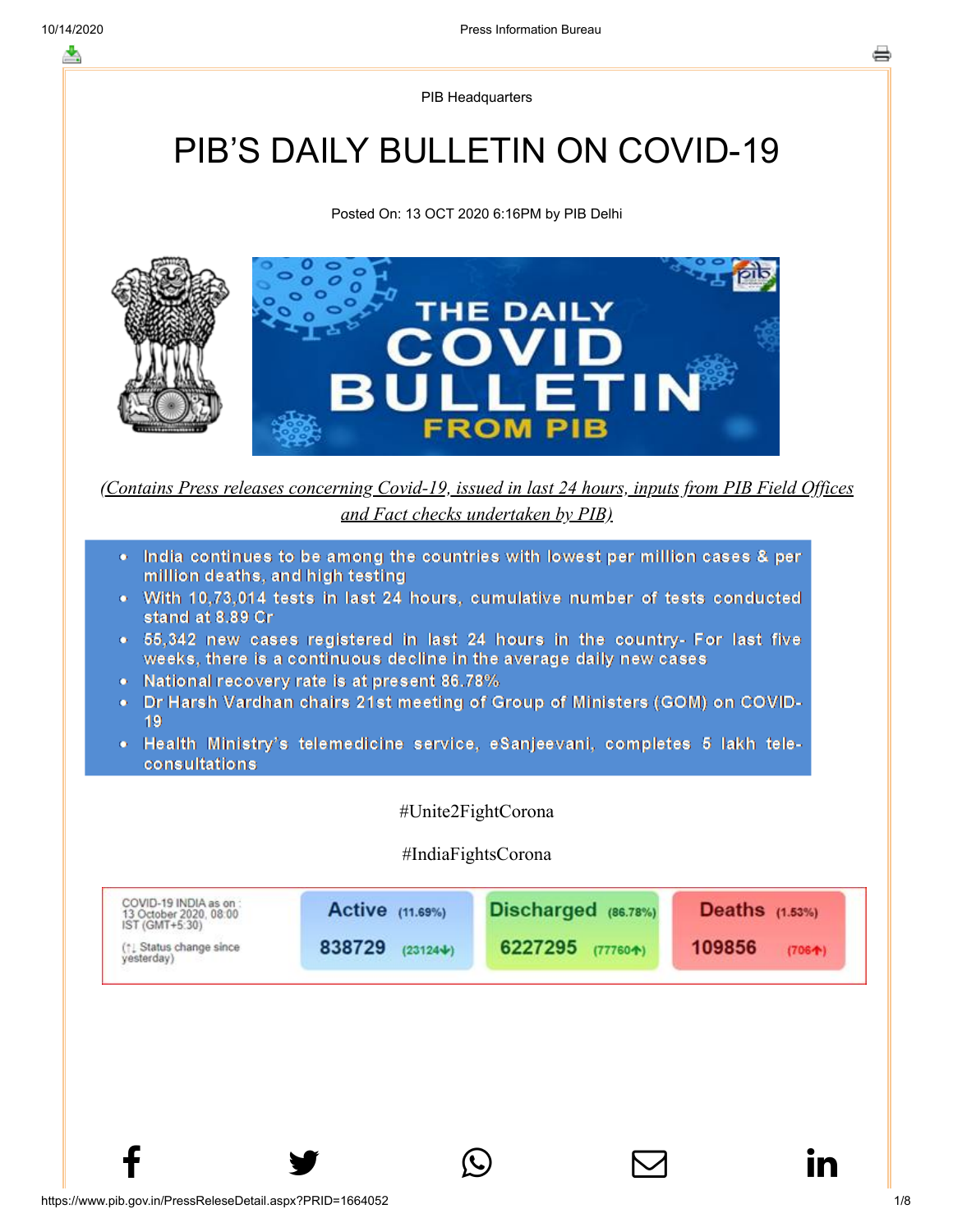| <b>COVID-19 Tracker</b><br>As on 13 October 2020, till 8AM |                                                                                                                                                             |                                  |                                                                   |                              |
|------------------------------------------------------------|-------------------------------------------------------------------------------------------------------------------------------------------------------------|----------------------------------|-------------------------------------------------------------------|------------------------------|
| <b>Total</b><br>Cases                                      | 71,75,880 (455,342)                                                                                                                                         |                                  |                                                                   |                              |
| Recovered                                                  | 62,27,295 (86.78%)                                                                                                                                          | ▲ 77,760                         |                                                                   |                              |
| Active                                                     | 8,38,729 (11.69%)                                                                                                                                           | ₹23,124                          | $\Box$ < 2000<br>$2000 - 20,000$                                  | <b>Active Cases</b>          |
| <b>Deaths</b>                                              | 1,09,856 (1.53%)                                                                                                                                            | ÷.<br>▲706                       | 20,000 - 50,000<br>50,000 - 1,00,000<br>$\geq 1,00,000$<br>Deaths |                              |
|                                                            | <b>States' Cases (Highest)</b>                                                                                                                              | Recovered (%)                    | Active (%)                                                        | Deaths (%)                   |
| Maharashtra                                                | 15,35,315 ( $\triangle$ 7,089)                                                                                                                              | 12,81,896 (83%)                  | 2,12,905 (14%)                                                    | 40,514 (2.6%)                |
| <b>Andhra Pradesh</b>                                      | 7,58,951 (A3,224)                                                                                                                                           | 7,08,712 (93%)                   | 43,983 (6%)                                                       | $6,256(0.8\%)$               |
| Karnataka                                                  | 7,17,915 ( $\triangle$ 7,606)                                                                                                                               | 5,92,084 (82%)                   | 1,15,795 (16%)                                                    | 10,036(1.4%                  |
| <b>Tamil Nadu</b>                                          | 6,61,264 (44,879)                                                                                                                                           | 6,07,203 (92%)                   | 43,747 (7%)                                                       | 10,314(1.6%                  |
| <b>Uttar Pradesh</b>                                       | 4,39,161 (42,182)                                                                                                                                           | 3,93,908 (90%)                   | 38,815 (9%)                                                       | 6,438(1.5%)                  |
| <b>Delhi</b>                                               | 3,11,188 ( $\triangle$ 1,849)                                                                                                                               | 2,84,844 (92%)                   | 20,535 (7%)                                                       | 5,809 (1.9%)                 |
| <b>West Bengal</b>                                         | 2,98,389 (43,583)                                                                                                                                           | 2,62,103 (88%)                   | 30,604 (10%)                                                      | 5,682 (1.9%)                 |
| Kerala                                                     | 2,95,132 (A5,930)                                                                                                                                           | 1,99,634 (68%)                   | 94,473 (32%)                                                      | 1,025 (0.3%)                 |
| Odisha                                                     | 2,54,662 (42,423)<br>2,14,792 ( $\triangle$ 1,708)                                                                                                          | 2,30,192 (90%)<br>1,89,351 (88%) | 23,430 (9%)<br>24,208 (11%)                                       | 1,040 (0.4%)<br>1,233 (0.6%) |
| Telangana<br><b>Bihar</b>                                  | 1,97,535 ( $\triangle$ 1,004)                                                                                                                               | 1,85,911 (94%)                   | 10,669 (5%)                                                       | 955 (0.5%)                   |
| Assam                                                      | 1,95,304 ( $\triangle$ 1,521)                                                                                                                               | 1,66,039 (85%)                   | 28,439 (15%)                                                      | 826 (0.4%)                   |
| Rajasthan                                                  | $1,61,184$ ( $\triangle 2,132$ )                                                                                                                            | 1,37,848 (86%)                   | 21,671 (13%)                                                      | 1,665(1.0%                   |
| Gujarat                                                    | $1,52,603$ ( $\triangle 1,169$ )                                                                                                                            | 1,33,615 (88%)                   | 15,414 (10%)                                                      | 3,574 (2.3%)                 |
|                                                            | Madhya Pradesh 1,48,298 (A1,478)                                                                                                                            | 1,30,721 (88%)                   | 14,932 (10%)                                                      | 2,645(1.8%)                  |
| Chhattisgarh                                               | 1,45,247 ( $\triangle$ 2,875)                                                                                                                               | 1,16,540 (80%)                   | 27,421 (19%)                                                      | 1,286(0.9%                   |
| Haryana                                                    | 1,43,221 ( $\triangle$ 1,066)                                                                                                                               | 1,31,228 (92%)                   | 10,401 (7%)                                                       | $1,592(1.1\%)$               |
| Punjab                                                     | 1,24,535 ( $\triangle$ 562)                                                                                                                                 | 1,12,099 (90%)                   | 8,576 (7%)                                                        | 3,860 (3.1%)                 |
| <b>Jharkhand</b>                                           | 93,035 ( $\triangle$ 510)                                                                                                                                   | 84,461 (91%)                     | 7,776 (8%)                                                        | 798 (0.9%)                   |
| Jammu & Kash                                               | 84,031 ( $\triangle$ 398)                                                                                                                                   | 72,706 (87%)                     | 9,992 (12%)                                                       | 1,333(1.6%)                  |
|                                                            | * A indicates increase in the number in the last 24 hrs<br>"Decovered" and "Active" har plots (for states) are to scale: the "Deaths" plot is NOT to scale" |                                  |                                                                   | @COVIDNewsByMIB              |

\* 'Recovered' and 'Active' bar plots (for states) are to scale; the 'Deaths' plot is NOT to scale

**India continues to be among the countries with lowest per million cases & per million deaths, and high testing, Sustains trend of consistent low level of Active Cases, 55,342 New Cases in [the last 24 h](http://www.facebook.com/share.php?u=https://pib.gov.in/PressReleasePage.aspx?PRID=1664052)ours**



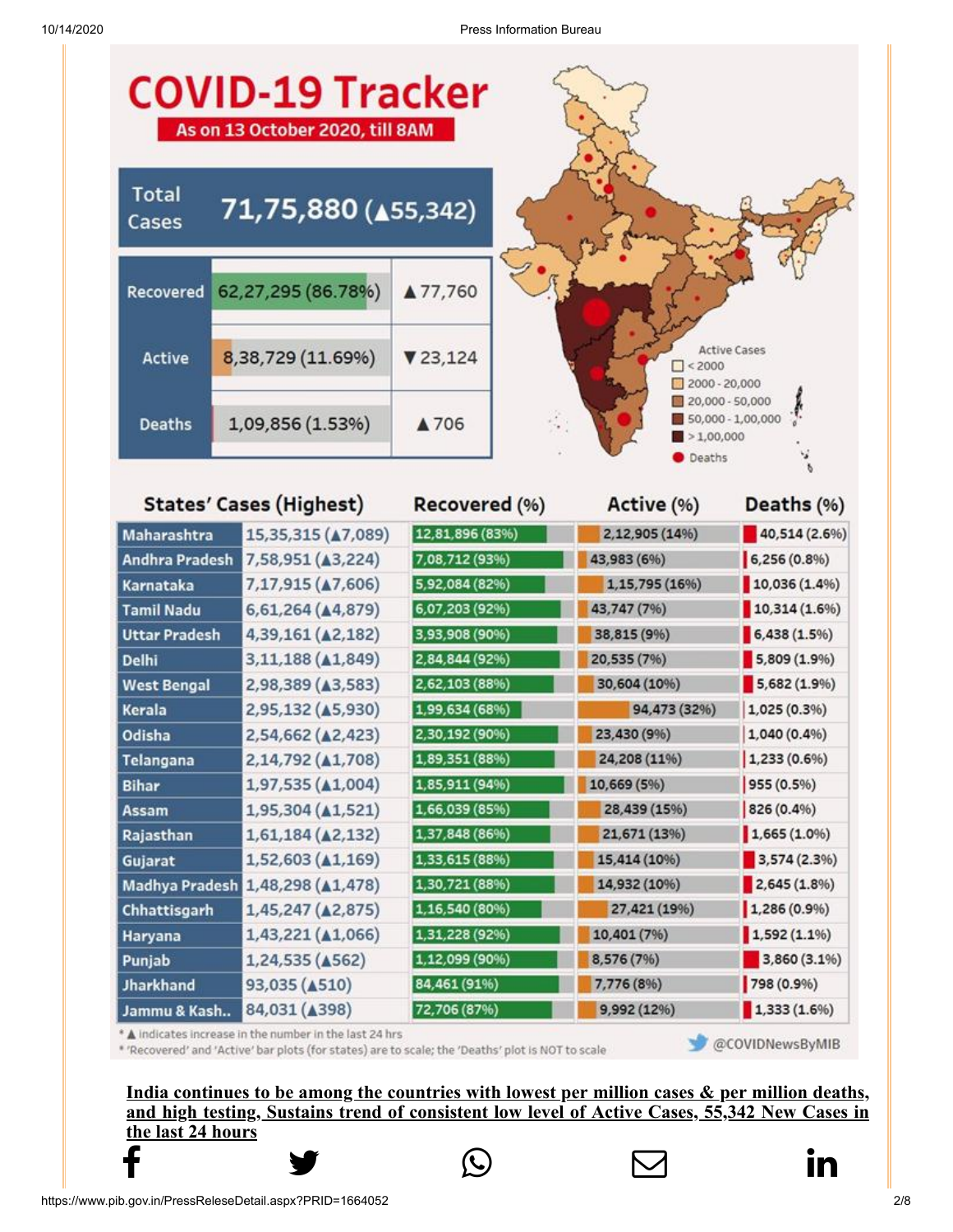[India has su](http://www.facebook.com/share.php?u=https://pib.gov.in/PressReleasePage.aspx?PRID=1664052)[stained its global positio](https://twitter.com/intent/tweet?url=https://pib.gov.in/PressReleasePage.aspx?PRID=1664052&text=PIB%E2%80%99S%20DAILY%20BULLETIN%20ON%20COVID-19)n of [being the country](https://api.whatsapp.com/send?text=https://pib.gov.in/PressReleasePage.aspx?PRID=1664052) [with one of the lowest](https://mail.google.com/mail/?view=cm&fs=1&tf=1&to=&su=PIB%E2%80%99S%20DAILY%20BULLETIN%20ON%20COVID-19&body=https://pib.gov.in/PressReleasePage.aspx?PRID=1664052&ui=2&tf=1&pli=1) [cases per million](https://www.linkedin.com/shareArticle?mini=true&url=https://pib.gov.in/PressReleasePage.aspx?PRID=1664052&title=PIB%E2%80%99S%20DAILY%20BULLETIN%20ON%20COVID-19&summary=My%20favorite%20developer%20program&source=LinkedIn) and reported deaths per million. While the global figure for cases/million is 4,794, India is clocking 5,199. UK, Russia, South Africa, USA and Brazil are reporting higher number. The deaths/million in India are 79, while the world average is 138. In the matter of total tests conducted, India is one of the topmost countries. With 10,73,014 tests in last 24 hour, the cumulative number of tests conducted stand at 8.89 Cr (**8,89,45,107**). **55,342** new cases have been registered in the last 24 hours in the country. From last five weeks, there is a continuous decline in the average daily new cases. The weekly average of daily new cases fell from 92,830 cases in the 2<sup>nd</sup> week of September to 70,114 cases in  $2<sup>nd</sup>$  week of October. India continues to report a trend of steadily decreasing active cases. Presently the active cases comprise merely **11.69%** of the total positive cases of the country standing at **8,38,729.** The active cases have been below the 9 lakh mark for the fifth consecutive day. **76%** of new confirmed cases are from 10 States and UTs. Karnataka has overtaken Maharashtra with the highest number of new reported cases. Both still are contributing more than 7,000 new cases. The States which are reporting spurt in cases are Karnataka, Kerala, Rajasthan, West Bengal and Chhattisgarh. **77,760** new recoveries were added in the last 24 hour. With this, the total number of recoveries has crossed **62 Lakh** (**62,27,295).** Higher number of single day recoveries is also reflected in the continuous increase in the national recovery rate, which is at present **86.78%. 78%** of the new recovered cases are in 10 States/UTs. Maharashtra contributes more than 15,000 to the single day recovery followed by Karnataka with more than 12,000 recoveries. The number of fatalities due to **COVID-19** has been lower than 1000 mark for ten successive days. **706** case fatalities have been reported in the past 24 hours. Of these, **nearly 79%** are concentrated in ten States/UTs. More than **23%** of new fatalities reported are from Maharashtra (165 deaths).

#### **[For details:](https://pib.gov.in/PressReleseDetail.aspx?PRID=1663941)**

## **Dr Harsh Vardhan chairs 21st meeting of Group of Ministers (GOM) on COVID-19**

Dr. Harsh Vardhan, Union Minister of Health & Family Welfare chaired the 21th meeting of the high-level Group of Ministers (GoM) on COVID-19 by a video-conference, today. He was joined by Dr S. Jaishankar, Minister of External Affairs and Sh. Hardeep S. Puri, Minister of Civil Aviation. Sh. Mansukh Lal Mandaviya, Minister of State, Shipping (Independent Charge), Chemicals and Fertilizers, Sh. Ashwini Kumar Choubey, Minister of State, Health & Family Welfare and Dr. Vinod K Paul, Member (Health), NITI Aayog joined virtually. Dr. Harsh Vardhan informed his colleagues of the sturdy public health response mounted by India in its fight against the pandemic and the encouraging results so far. He said, "With 62,27,295 recovered cases, India has the highest recovery rate of 86.78% in the world. Fatality Rate of 1.53% is the lowest in the world and we are reporting the three-days Doubling Time has been successfully raised to 74.9 days." "A total of 1927 labs at present have led to an upsurge in testing. India's testing capacity has been hiked to 1.5 million tests per day. Close to 11 lakh samples were tested in the last 24 hours," he added. The Health Minister reiterated his concern and appeal to everyone regarding observance of COVID appropriate behaviour during the forthcoming festival season and the winter months, when the likelihood of an increase in the disease is high. "The Hon. Prime Minister has launched the countrywide **Jan Andolan** to encourage people to adopt and encourage COVID appropriate [behaviours t](http://www.facebook.com/share.php?u=https://pib.gov.in/PressReleasePage.aspx?PRID=1664052)[o curb spread of the dis](https://twitter.com/intent/tweet?url=https://pib.gov.in/PressReleasePage.aspx?PRID=1664052&text=PIB%E2%80%99S%20DAILY%20BULLETIN%20ON%20COVID-19)[eases while celebrating](https://api.whatsapp.com/send?text=https://pib.gov.in/PressReleasePage.aspx?PRID=1664052) [the festivals", he stated](https://mail.google.com/mail/?view=cm&fs=1&tf=1&to=&su=PIB%E2%80%99S%20DAILY%20BULLETIN%20ON%20COVID-19&body=https://pib.gov.in/PressReleasePage.aspx?PRID=1664052&ui=2&tf=1&pli=1).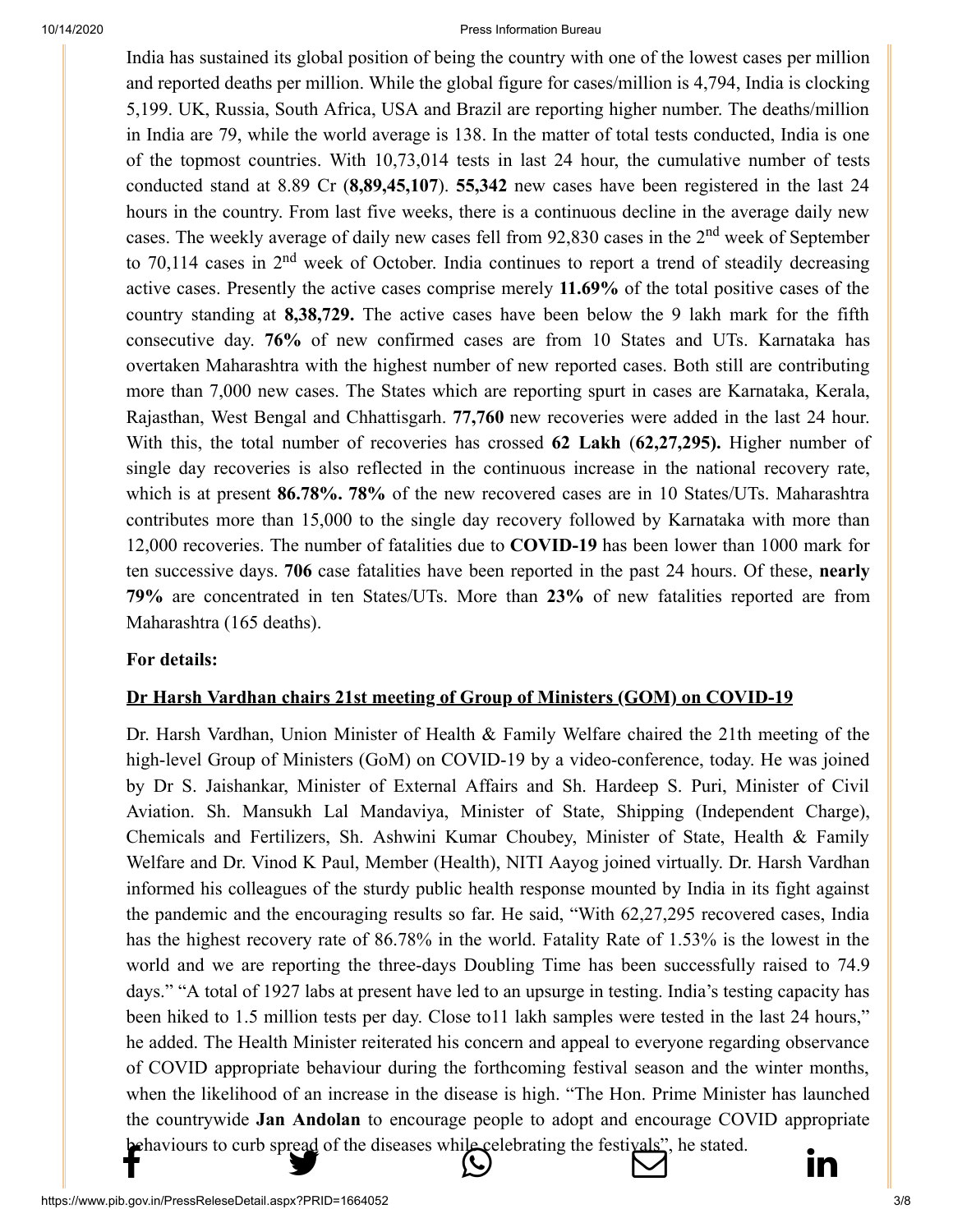#### **[For details:](https://pib.gov.in/PressReleseDetail.aspx?PRID=1663968)**

## **Health Ministry's telemedicine service, eSanjeevani, completes 5 lakh tele-consultations; eSanjeevani OPD now hosts 216 online OPDs**

eSanjeevani, Ministry of Health's telemedicine initiative, is rapidly gaining popularity amongst patients and doctors. It has recorded 5 lakh teleconsultations in a short span of time. The last one lakh consultations were completed in a record time of 17 days. As a digital modality of healthcare services delivery, eSanjeevani is gradually shaping into a parallel stream for the Indian healthcare delivery system with the number of teleconsultations per day on the platform touching 8,000 mark in the last few days. At present 26 States are using eSanjeevani's two variants of telemedicine namely doctor to doctor (eSanjeevaniAB-HWC) and patient to doctor (eSanjeevaniOPD). eSanjeevani AB-HWC was launched by Ministry of Health and Family Welfare in November 2019 and it is to be implemented at 1,55,000 Health and Wellness Centres in conjunction with identified Medical College hospitals under Govt. of India's Ayushman Bharat Scheme in 'Hub & Spoke' model by December 2022. eSanjeevaniAB-HWC is functional at around 4,000 Health and Wellness Centres and onboarding of an equal number of HWCs is underway. At present, eSanjeevaniOPD is hosting 26 general OPDs and 190 speciality and super-speciality OPDs. Around 20,000 doctors and healthworkers across the country have been trained on both the variants of eSanjeevani. The top ten States which have registered highest consultations through eSanjeevani and eSanjeevaniOPD platforms are Tamil Nadu (169977), Uttar Pradesh (134992), Himachal Pradesh (39326), Kerala (39300), Andhra Pradesh (31365), Uttarakhand (16442), Madhya Pradesh (14965), Gujarat (10839), Karnataka (9498), Maharashtra (7895).

## **[For details:](https://pib.gov.in/PressReleseDetail.aspx?PRID=1663795)**

## **Regional Raw Drug Repository for AYUSH Systems launched at Chennai today**

Shri Shripad Yesso Naik, Union Minister for AYUSH inaugurated the Regional Raw Drug Repository (RRDR) for ASU&H Medicine (Southern Plateau Region) at National Institute of Siddha today through a virtual event. Vaidya Rajesh Kotecha, Secretary Ministry of AYUSH presided over the program. RRDRs are important components of the Centrally Sponsored Scheme of National AYUSH Mission, which plays an important role in medicinal plants cultivation. As a step in this direction, Ministry of AYUSH, through the National Medicinal Plants Board, initiated establishment of National Raw Drug Repository and Regional Raw Drug Repositories. NMPB have identified National Institute of Siddha as the lead Institute with the Regional Research Institute of Unani Medicine, Chennai and the Siddha Central Research Institute, Chennai as the Collaborating Institutes. This RRDR would play a stellar role in collection, documentation, and authentication of raw drugs collected from the agro-climatic region, that is, the Southern Plateau Region.

**[For details:](https://pib.gov.in/PressReleseDetail.aspx?PRID=1663989)**

## **SAI and NRAI to jointly take responsibility to ensure national shooting camp goes ahead in a secure bio-bubble**

 $f$  y  $\circledcirc$   $\quad \circ$  in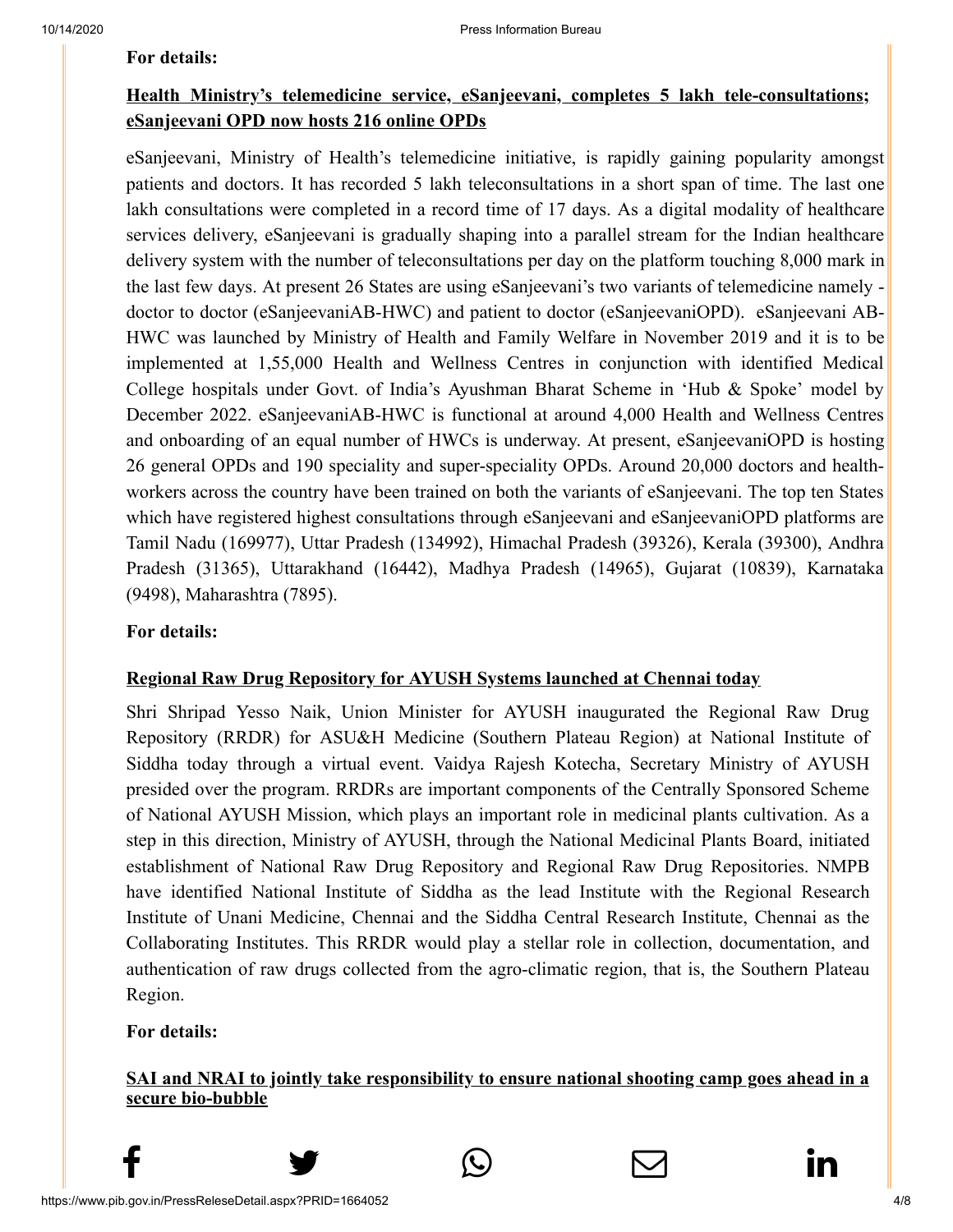[The Nationa](http://www.facebook.com/share.php?u=https://pib.gov.in/PressReleasePage.aspx?PRID=1664052)[l Shooting Camp for](https://twitter.com/intent/tweet?url=https://pib.gov.in/PressReleasePage.aspx?PRID=1664052&text=PIB%E2%80%99S%20DAILY%20BULLETIN%20ON%20COVID-19) [core Olympic shooters](https://api.whatsapp.com/send?text=https://pib.gov.in/PressReleasePage.aspx?PRID=1664052) [will be taking place a](https://mail.google.com/mail/?view=cm&fs=1&tf=1&to=&su=PIB%E2%80%99S%20DAILY%20BULLETIN%20ON%20COVID-19&body=https://pib.gov.in/PressReleasePage.aspx?PRID=1664052&ui=2&tf=1&pli=1)[t Dr. Karni Singh](https://www.linkedin.com/shareArticle?mini=true&url=https://pib.gov.in/PressReleasePage.aspx?PRID=1664052&title=PIB%E2%80%99S%20DAILY%20BULLETIN%20ON%20COVID-19&summary=My%20favorite%20developer%20program&source=LinkedIn) Shooting Range as announced last week for a period of two months (October 15-December 17). In order to maintain a secure bio-bubble whereby the athletes can train safely and to prevent a coronavirus outbreak, the responsibility of maintaining the Standard Operating Procedures (SOPs) will be shared by the Sports Authority of India and the National Rifle Association of India. Responsibility for maintaining the shooting range lies with the Administrator, Dr. Karni Singh Shooting Range. To maintain safety, zoning of premises by nature of risk category to minimize the contact between campers and range personnel has been planned into Green, Orange, Yellow and Red Zones. The NRAI will make boarding and lodging arrangements at a hotel nearby the venue, for which SAI will provide support as per existing norms. From the hotel to the entry to the shooting range, it will be the responsibility of the NRAI to maintain the SOP in order to keep a secure bio-bubble. NRAI has formulated the quarantine process wherein shooters/coaches coming from outside the Delhi-NCR will be quarantined at the hotel for the duration of 7 days.

## **[For details:](https://pib.gov.in/PressReleseDetail.aspx?PRID=1663951)**

## **RTI disposal rate during COVID period was higher as compared to the same period during last year: Dr. Jitendra Singh**

Union Minister of State (Independent Charge), Development of North Eastern Region (DoNER), MoS PMO, Personnel, Public Grievances, Pensions, Atomic Energy and Space, Dr Jitendra Singh said today that the RTI (Right to Information) cases recorded higher disposal rate during the COVID period of last 6 months compared to the same period during last year. Briefing on the completion of 15 years of the RTI Act, which came into force on 12 October 2005, Dr Jitendra Singh quoted figures to state that in the last financial year of 2019-20 during the period between March to September 76.49% of RTI cases were disposed of. During the financial year of 2020-21, during the same period of March to September, the disposal rate went up to as much as 93.98 %. Going by the whole numbers, he said, during the same period in last year 8962 cases were disposed of, out of total 11716 registered cases. This year, 8015 cases were disposed of out of the total of 8528.

#### **[For details:](https://pib.gov.in/PressReleseDetail.aspx?PRID=1664041)**

## **INPUTS FROM PIB FIELD OFFICES**

- Punjab: Punjab Government has decided to reopen schools and coaching institutions in a graded manner after 15.10.2020 subject to some conditions. On-line/distance learning shall continue to be the preferred mode of teaching and be encouraged. Apart from this, students of only classes 9th to 12th are permitted to attend schools/institutions with the parental consent of each student and without making attendance compulsory.
- Himachal Pradesh: Chief Minister has urged the people of the State to be the part of "Mask Up Campaign" of Government of India by using face mask while going out of their homes to avoid spread of the Covid-19 virus and protect themselves and their family from this virus. He further urged the people of the State to stay safe by taking some simple precautions, such as physical distancing, [wearing ace mask, ke](https://twitter.com/intent/tweet?url=https://pib.gov.in/PressReleasePage.aspx?PRID=1664052&text=PIB%E2%80%99S%20DAILY%20BULLETIN%20ON%20COVID-19)[eping rooms well ven](https://api.whatsapp.com/send?text=https://pib.gov.in/PressReleasePage.aspx?PRID=1664052)[tilated, avoiding crow](https://mail.google.com/mail/?view=cm&fs=1&tf=1&to=&su=PIB%E2%80%99S%20DAILY%20BULLETIN%20ON%20COVID-19&body=https://pib.gov.in/PressReleasePage.aspx?PRID=1664052&ui=2&tf=1&pli=1)[ds, cleaning their](https://www.linkedin.com/shareArticle?mini=true&url=https://pib.gov.in/PressReleasePage.aspx?PRID=1664052&title=PIB%E2%80%99S%20DAILY%20BULLETIN%20ON%20COVID-19&summary=My%20favorite%20developer%20program&source=LinkedIn)  $f$ ands etc.  $\bullet$   $\bullet$   $\bullet$   $\bullet$   $\bullet$   $\bullet$  in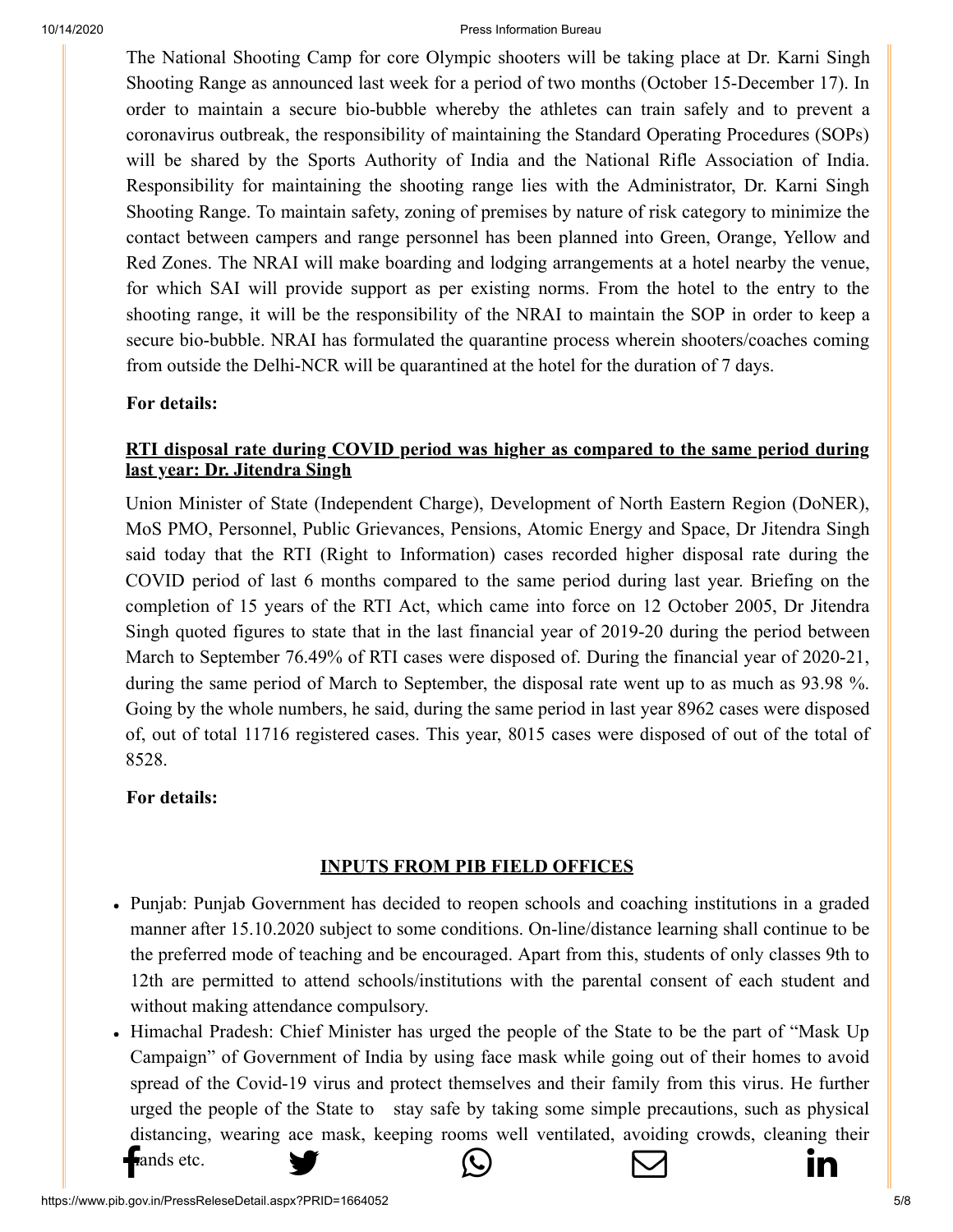- [Kerala: Fol](http://www.facebook.com/share.php?u=https://pib.gov.in/PressReleasePage.aspx?PRID=1664052)[lowing talks held by D](https://twitter.com/intent/tweet?url=https://pib.gov.in/PressReleasePage.aspx?PRID=1664052&text=PIB%E2%80%99S%20DAILY%20BULLETIN%20ON%20COVID-19)[istrict Collector with](https://api.whatsapp.com/send?text=https://pib.gov.in/PressReleasePage.aspx?PRID=1664052) [trade bodies, traders in](https://mail.google.com/mail/?view=cm&fs=1&tf=1&to=&su=PIB%E2%80%99S%20DAILY%20BULLETIN%20ON%20COVID-19&body=https://pib.gov.in/PressReleasePage.aspx?PRID=1664052&ui=2&tf=1&pli=1) [Kozhikode have](https://www.linkedin.com/shareArticle?mini=true&url=https://pib.gov.in/PressReleasePage.aspx?PRID=1664052&title=PIB%E2%80%99S%20DAILY%20BULLETIN%20ON%20COVID-19&summary=My%20favorite%20developer%20program&source=LinkedIn) called off their proposed shut down protest on Thursday against closing of shops in the name of Covid containment measures. They allege that containment zones are being declared arbitrarily and unscientifically. The AC high-speed boats of Waterways department which had been suspended following the outbreak of Covid-19 are now back in service following opening up of tourist destinations in the state. Meanwhile, 5,930 new Covid-19 cases were reported in Kerala yesterday, after lesser number of samples was tested. Currently 94,388 patients are undergoing treatment and 2.81 lakh people under observation across the state. The official death toll is 1025.
- Tamil Nadu: Tourists to be tested for Covid-19 as Puducherry sees influx amid easing of restrictions; medical teams will be stationed on Beach Road for testing the tourists. Tamil Nadu clocks investments worth over Rs 41k crore; till September the State had garnered investments worth Rs 31,464 crore through 42 pacts. Fresh cases in Tamil Nadu dropped below the 5,000 mark for the first time in 83 days on Monday when the state recorded 4,879 cases, which took the case tally to 6,61,264 cases. The 62 deaths recorded took the cumulative toll to 10,314. Active cases too dipped marginally to 43,747.
- Karnataka: State government cites Covid surge, urges SEC to put off Gram Panchayat polls. Tumakuru hospital gets oxygen plant: the designated Covid hospital in Tumakuru district finally has its own liquid oxygen plant that will ensure supply of the life-saving gas to ICU patients. New Health Minister Dr.K. Sudhakar along with Social Welfare Minister B Sriramulu met Chief Minister and discussed about control of covid in the state.
- Andhra Pradesh: Chief Minister promises to give Rs 5 lakh to the families of the deceased journalists due to coronavirus. Special beds have been set up for those journalists taking treatment for Covid-19. In a major development Tirumala Tirupati Devasthanam (TTD) retracted its earlier decision of allowing limited pilgrims for Navaratri Brahmotsavams scheduled from October 16 to 24 and decided to conduct Navaratri Brahmotsavams in Ekantham (loneliness). Meanwhile, the State registered record low coronavirus cases as on Monday with as many as 3224 new cases reported taking the total tally to 7,56,056 cases and 32 fatalities.
- Telangana: 1708 new cases, 2009 recoveries  $& 5$  deaths reported in the last 24 hours; out of 1708 cases, 277 cases reported from GHMC. Total cases: 2,14,792; Active cases: 24,208; Deaths: 1233; Discharges :1,89, 351. Shortage of manpower may be a cause of worry for the Health Department, which on Monday gave orders to resume all non-Covid services across government hospitals in Telangana. In a majority of the hospitals, the shortage is being seen in three departments - General Medicine, Anaesthesia and Pulmonology.
- Assam: In Assam, 1,457 patients are discharged yesterday, State Health Minister tweeted that total discharged patients 1,66,036 & active patients 28,439.
- Mizoram: 18 new cases of COVID-19 confirmed in Mizoram yesterday. Total cases 2,202, active cases 156.
- Nagaland: With 221 new cases, Nagaland's COVID positive cases reach 7,240. Active cases are 1,493 while 5,754 persons have recovered.
- Sikkim: Sikkim records 57th COVID death and seven new cases.

# **FACT CHECK**

**PIB Fact Check ©** @PIBFactCheck · 18h<br>दावा:- #Whatsapp पर एक मैसेज में दावा किया जा रहा है कि बढती बेरोजगारी को देखते **and the state** 

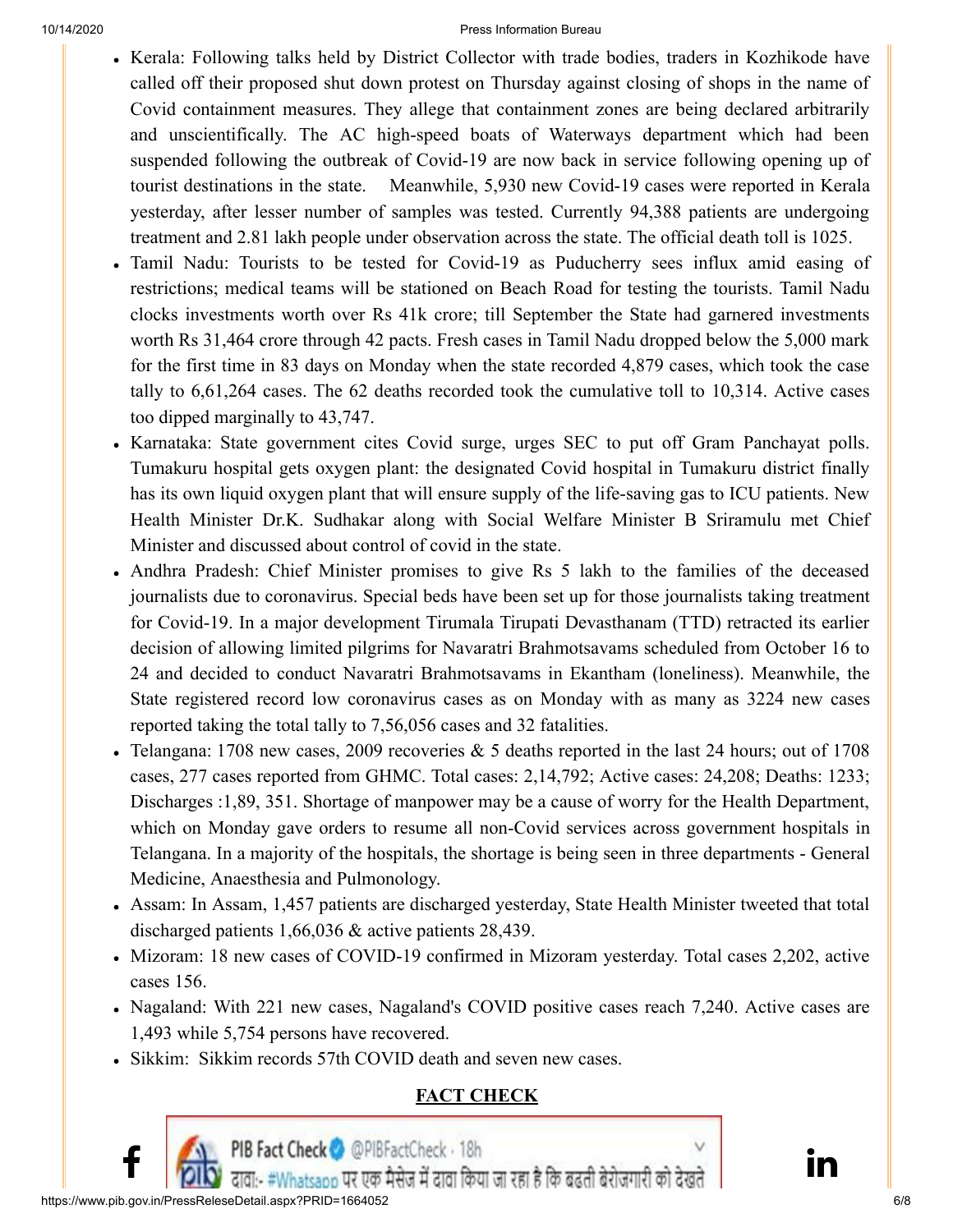